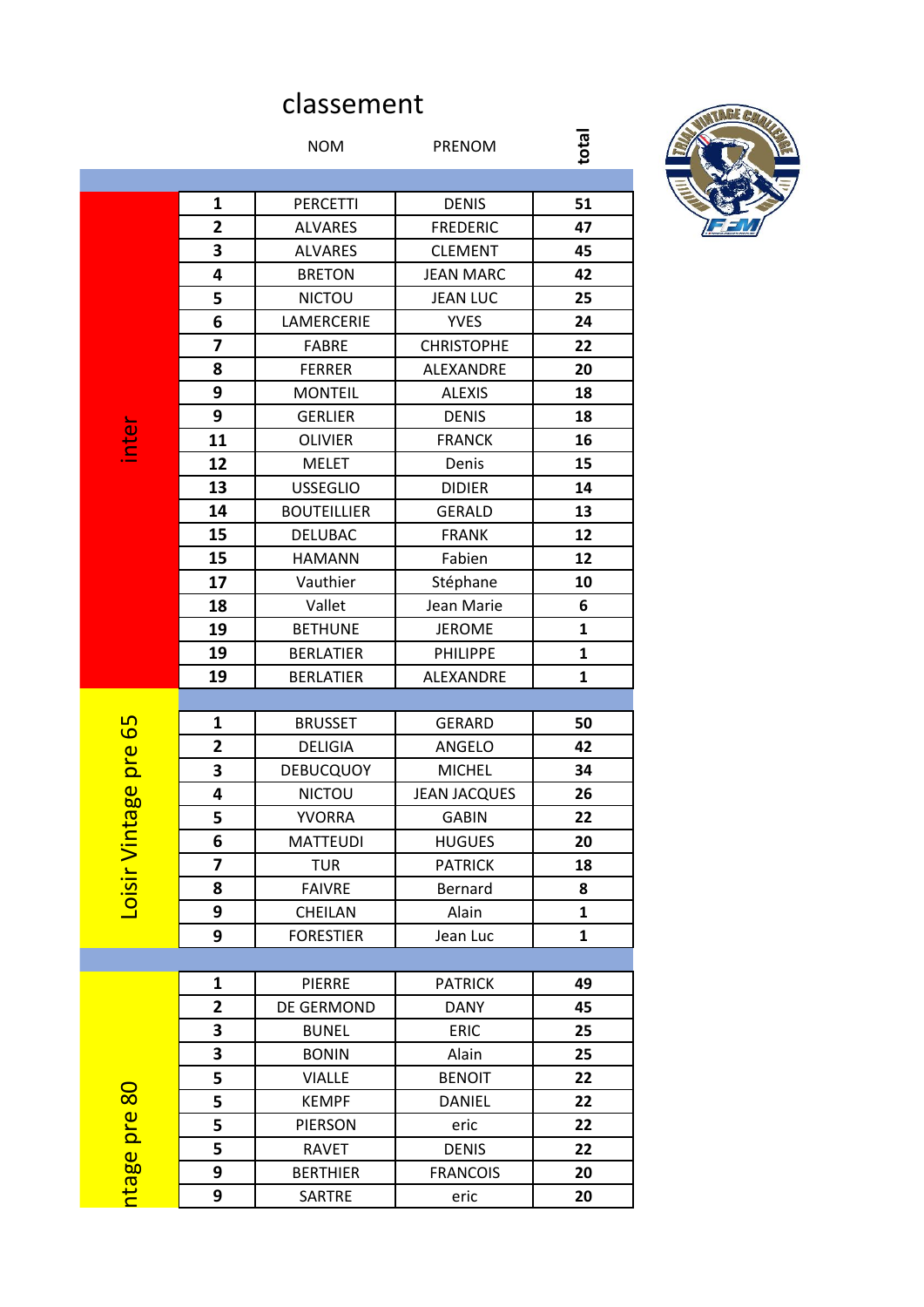| Loisir Vi         | 11<br>12<br>13<br>13    | <b>TRIAI</b><br>DE ROTHIACOB<br><b>BOUZIGE</b><br><b>TOMEI</b> | <b>MICHEL</b><br><b>CHRISTIAN</b><br><b>FABIEN</b><br><b>ERIC</b> | 18<br>16<br>15<br>15 |
|-------------------|-------------------------|----------------------------------------------------------------|-------------------------------------------------------------------|----------------------|
|                   | 15<br>15                | DE ROTHIACOB<br><b>DELMEULE</b>                                | <b>ARNAUD</b><br>Jean Pierre                                      | 1<br>1               |
|                   | 1                       | <b>OLIVIER</b>                                                 | <b>FREDERIC</b>                                                   | 67                   |
|                   | $\overline{\mathbf{2}}$ | <b>LIAUTAUD</b>                                                | <b>JACQUES</b>                                                    | 63                   |
|                   | 3                       | GASSEND                                                        | <b>ROLAND</b>                                                     | 58                   |
|                   | 4                       | PETITJEAN                                                      | <b>DANIEL</b>                                                     | 40                   |
|                   | 5                       | <b>LUXEMBOURG</b>                                              | <b>DANIEL</b>                                                     | 35                   |
|                   | 6                       | <b>ROSSELO</b>                                                 | <b>JACQUES</b>                                                    | 33                   |
|                   | 7                       | <b>CHOMELOUX</b>                                               | Georges                                                           | 28                   |
|                   | 8                       | DE GERMOND                                                     | Dany                                                              | 20                   |
|                   | 9                       | <b>BLANC</b>                                                   | YOHAN                                                             | 18                   |
|                   | 9                       | <b>RIQUE</b>                                                   | <b>LIONEL</b>                                                     | 18                   |
| r Vintage post 80 | 11                      | <b>MATTEUDI</b>                                                | <b>HUGUES</b>                                                     | 16                   |
|                   | 12                      | <b>PRADINES</b>                                                | <b>DIDIER</b>                                                     | 14                   |
|                   | 12                      | <b>GARRIC</b>                                                  | Etienne                                                           | 14                   |
|                   | 14                      | <b>DELBOSC</b>                                                 | <b>JEAN LOUIS</b>                                                 | 13                   |
|                   | 14                      | PIERRET                                                        | Christophe                                                        | 13                   |
| Loisi             | 16                      | GRAU                                                           | <b>DIDIER</b>                                                     | 11                   |
|                   | 17                      | <b>VIELFAURE</b>                                               | <b>XAVIER</b>                                                     | 10                   |
|                   | 18                      | DAUVERGNE                                                      | <b>JEAN NOEL</b>                                                  | 9                    |
|                   | 19                      | <b>BRUSSIER</b>                                                | Gilles                                                            | 6                    |
|                   | 19                      | <b>BOUILLET</b>                                                | Timothé                                                           | 6                    |
|                   | 19                      | <b>BOUILLET</b>                                                | François                                                          | 6                    |
|                   | 19<br>19                | <b>PETIT</b><br><b>GAUTHIER</b>                                | Leo<br>Victor                                                     | 6<br>6               |
|                   | 24                      | <b>TUR</b>                                                     | <b>PATRICK</b>                                                    | $\mathbf{1}$         |
|                   | 24                      | <b>BLANCHARD</b>                                               | <b>GILLES</b>                                                     | 1                    |
|                   |                         |                                                                |                                                                   |                      |
|                   | 1                       | <b>MAURER</b>                                                  | <b>MARC</b>                                                       | 70                   |
|                   | $\overline{\mathbf{c}}$ | <b>GARCIA</b>                                                  | <b>PATRICK</b>                                                    | 66                   |
| Critérium pré 65  | 3                       | <b>PISSIS</b>                                                  | Patrick                                                           | 25                   |
|                   | 4                       | <b>CHEILAN</b>                                                 | <b>ALAIN</b>                                                      | 20                   |
|                   | 5                       | <b>FABRE</b>                                                   | <b>LORIS</b>                                                      | 18                   |
|                   | 5                       | <b>GARCIN</b>                                                  | Roland                                                            | 18                   |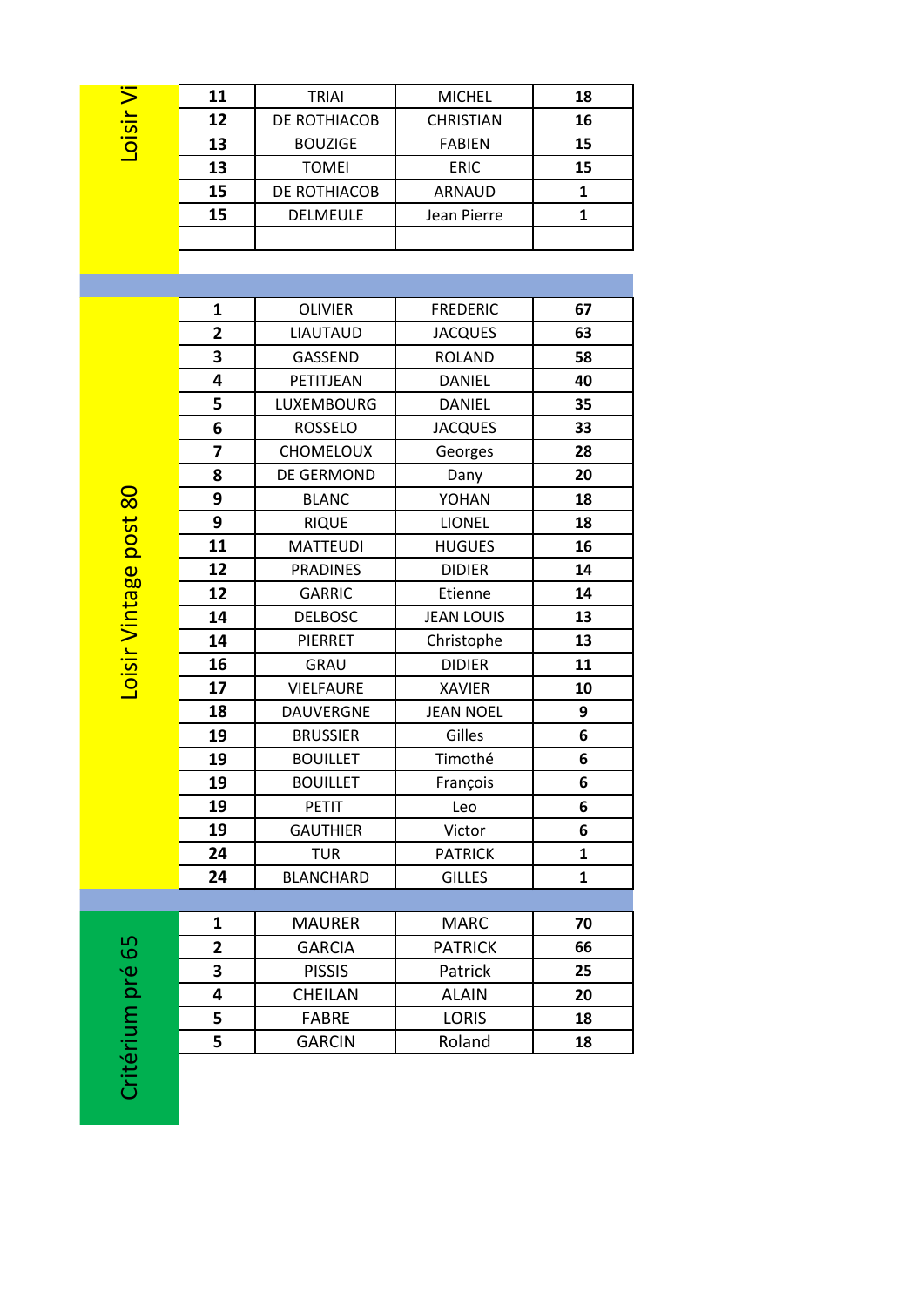|                   | 1                       | <b>BUISAN</b>                   | <b>PATRICK</b>               | 61           |
|-------------------|-------------------------|---------------------------------|------------------------------|--------------|
|                   | $\overline{\mathbf{2}}$ | <b>PONCHON</b>                  | <b>PHILIPPE</b>              | 40           |
|                   | $\overline{2}$          | PERZINSKY                       | <b>ALEXIS</b>                | 40           |
|                   | 4                       | <b>JULIEN</b>                   | <b>HERVE</b>                 | 36           |
|                   | 5                       | <b>GAVE</b>                     | <b>JUSTIN</b>                | 30           |
|                   | 6                       | <b>SALLES</b>                   | <b>EUGENE</b>                | 25           |
|                   | 6                       | <b>ARTUFEL</b>                  | <b>GEORGES</b>               | 25           |
|                   | 8                       | <b>BARBERIS</b>                 | <b>MICHEL</b>                | 24           |
|                   | 9                       | <b>ROSA</b>                     | <b>CHRISTIAN</b>             | 23           |
|                   | 10                      | <b>SALLES</b>                   | <b>EMILEN</b>                | 22           |
|                   | 11                      | <b>LUIGI</b>                    | <b>MARC ANTOINE</b>          | 20           |
|                   | 11                      | <b>DELORME</b>                  | Bertrand                     | 20           |
|                   | 13                      | <b>ROCCA</b>                    | <b>FRANCOIS</b>              | 18           |
|                   | 14                      | <b>LAUGIER</b>                  | <b>PIERRE</b>                | 17           |
| Critérium pré 80  | 15                      | <b>RUF</b>                      | René                         | 16           |
|                   | 16                      | <b>RONZIERE</b>                 | <b>JEAN CLAUDE</b>           | 15           |
|                   | 17                      | <b>BOCQUET</b>                  | <b>PIERRE</b>                | 15           |
|                   | 18                      | PAPILLAULT                      | Dominique                    | 15           |
|                   | 19                      | <b>DELUBAC</b>                  | Hugo                         | 13           |
|                   | 20                      | <b>BUNEL</b>                    | Eric                         | 12           |
|                   | 21                      | <b>GAVE</b>                     | <b>JUSTIN</b>                | 10           |
|                   | 22                      | <b>MARTELL</b>                  | <b>FREDERIC</b>              | 9            |
|                   | 23                      | <b>MARPAUT</b>                  | Frederic                     | 6            |
|                   |                         |                                 |                              |              |
|                   | 24                      | <b>LOUIS</b>                    | joseph                       | $\mathbf{1}$ |
|                   | 24                      | <b>PLA</b>                      | Dominique                    | $\mathbf{1}$ |
|                   |                         |                                 |                              |              |
|                   | 1                       | <b>CLAVEL</b>                   | <b>PHILIPPE</b>              | 56           |
|                   | $\overline{2}$          | <b>PLENT</b>                    | <b>TONY</b>                  | 51           |
|                   | 3                       | <b>XEMARD</b>                   | ERIC                         | 49           |
|                   | 4                       | <b>HEQUETTE</b>                 | THIERRY                      | 47           |
|                   | 5                       | <b>SANCHEZ</b>                  | <b>MICHEL</b>                | 39           |
|                   | 6                       | <b>PERCETTI</b>                 | <b>JEAN LOUIS</b>            | 38           |
|                   | 7                       | <b>FONTANA</b>                  | SERGE                        | 34           |
|                   | 8                       | <b>KASTERINE</b>                | <b>JEAN MICHEL</b>           | 28           |
|                   | 9                       | <b>JOHNSON</b>                  | <b>KEVIN</b>                 | 25           |
|                   | 10                      | <b>GRAVOT</b>                   | <b>FREDERIC</b>              | 24           |
|                   | 11                      | LAMKIN                          | <b>DANIEL</b>                | 22           |
|                   | 12                      | SEGOND                          | <b>HERVE</b>                 | 20           |
|                   | 13                      | <b>CHAPRON</b>                  | Jean Pierre                  | 18           |
|                   | 14                      | <b>RIQUE</b>                    | LIONEL                       | 17           |
|                   | 15                      | <b>BRAQUET</b>                  | <b>STEPHANE</b>              | 15           |
|                   | 15                      | <b>DONNAT</b>                   | <b>BERNARD</b>               | 15           |
|                   | 15                      | <b>GARCIA</b>                   | THIERRY                      | 15           |
|                   | 18                      | VALLEE                          | <b>PHILIPPE</b>              | 14           |
| Critérium post 80 | 18<br>20                | <b>BERTHET RAYNE</b><br>LAMBERT | <b>HERVE</b><br><b>HERVE</b> | 14<br>13     |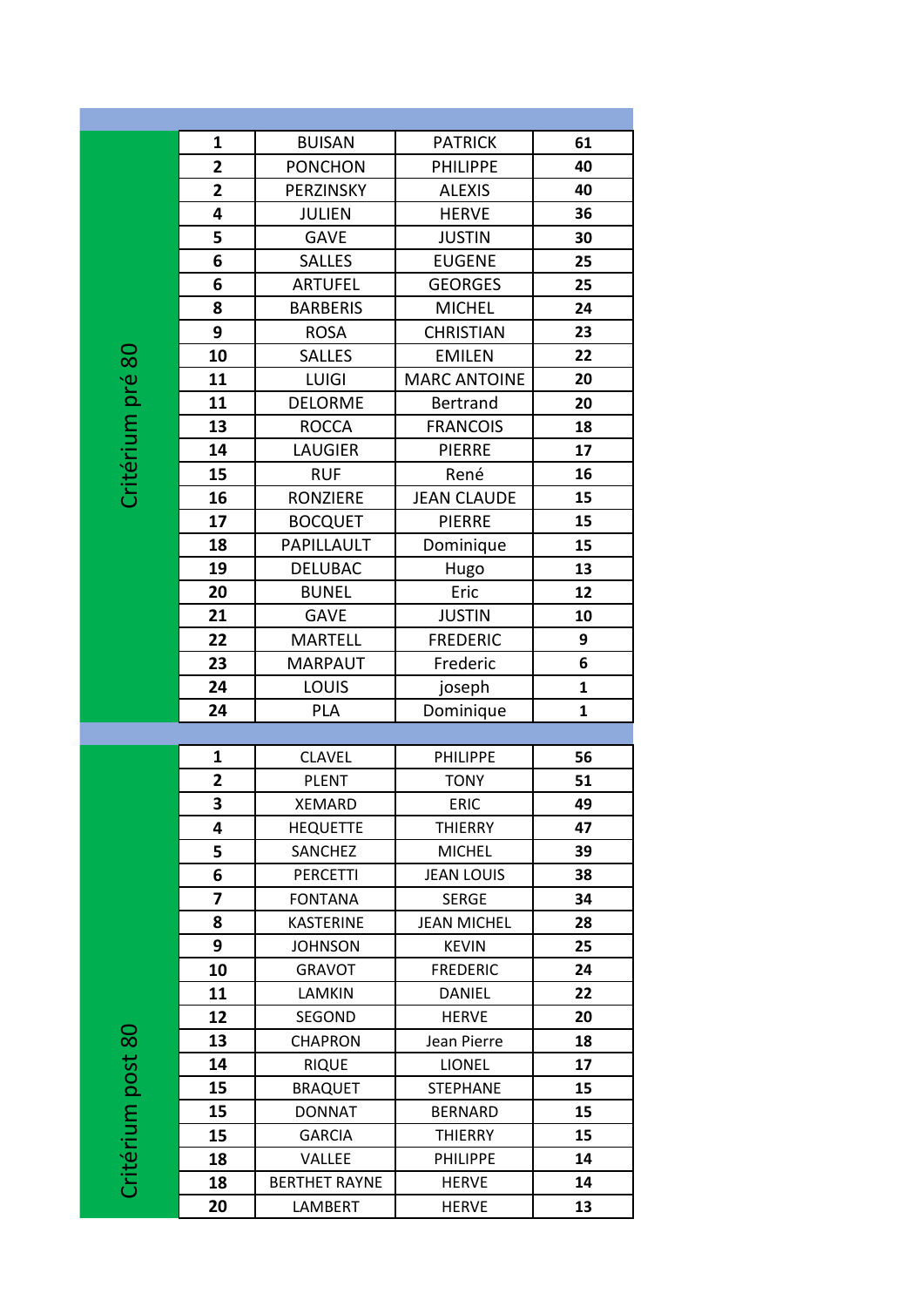|                 | 20                      | <b>LONGET</b>     | <b>PHILIPPE</b>    | 13                      |
|-----------------|-------------------------|-------------------|--------------------|-------------------------|
|                 | 20                      | PIERRISNARD       | <b>MICHEL</b>      | 13                      |
|                 | 23                      | <b>MOUGEL</b>     | Philippe           | 11                      |
|                 | 24                      | <b>BIANCOTTO</b>  | <b>JEAN PIERRE</b> | 10                      |
|                 | 24                      | <b>AVIET</b>      | Jocelyn            | 10                      |
|                 | 26                      | <b>PACE</b>       | GUY                | 9                       |
|                 | 26                      | CHAILLAN          | <b>PHILIPPE</b>    | 9                       |
|                 | 28                      | <b>TAUVERON</b>   | <b>FRANCOIS</b>    | 8                       |
|                 | 28                      | <b>WALAS</b>      | Maxence            | 8                       |
|                 | 28                      | <b>HIEYTE</b>     | Jean Michel        | 8                       |
|                 | 31                      | <b>AMALRIC</b>    | <b>ALAIN</b>       | $\overline{\mathbf{z}}$ |
|                 | 31                      | <b>BERGONNIER</b> | <b>SERGE</b>       | $\overline{\mathbf{z}}$ |
|                 | 33                      | <b>FRANCOISE</b>  | <b>BERNARD</b>     | 6                       |
|                 | 33                      | <b>AVIET</b>      | Jordan             | 6                       |
|                 | 33                      | MOUSSELARD        | Jean Paul          | 6                       |
|                 | 36                      | <b>MOYA</b>       | <b>THIERRY</b>     | 5                       |
|                 | 37                      | <b>AUBRY</b>      | <b>FREDERIC</b>    | 4                       |
|                 | 38                      | <b>ABITBOL</b>    | Marie              | 2                       |
|                 | 39                      | LUXEMBOURG        | <b>DANIEL</b>      | $\mathbf{1}$            |
|                 | 39                      | LOUIS             | <b>JOSEPH</b>      | $\mathbf{1}$            |
|                 | 39                      | <b>ROCA</b>       | Serge              | $\mathbf{1}$            |
|                 |                         |                   |                    |                         |
|                 |                         |                   |                    |                         |
|                 |                         |                   |                    |                         |
|                 |                         |                   |                    |                         |
|                 | $\mathbf{1}$            | <b>BOYER</b>      | <b>ALAIN</b>       | 66                      |
|                 | $\overline{2}$          | <b>POURQUIER</b>  | <b>PIERRE</b>      | 56                      |
|                 | 3                       | <b>RANC</b>       | <b>MICHEL</b>      | 50                      |
|                 | 4                       | <b>POURQUIER</b>  | <b>FREDERIC</b>    | 35                      |
|                 | 5                       | PREGARDIEN        | <b>JEAN PIERRE</b> | 32                      |
|                 | 6                       | <b>VERIN</b>      | <b>BENOIT</b>      | 26                      |
| National pré 65 | $\overline{\mathbf{z}}$ | <b>MELET</b>      | <b>DENIS</b>       | 25                      |
|                 | 8                       | <b>TOTEMS</b>     | Guy                | 6                       |
|                 |                         |                   |                    |                         |

|         | 1            | <b>LEBRAT</b>    | <b>THIERRY</b>  | 66 |
|---------|--------------|------------------|-----------------|----|
|         | $\mathbf{2}$ | <b>AGRET</b>     | <b>THIERRY</b>  | 58 |
|         | 3            | <b>DAPRELLA</b>  | <b>REGIS</b>    | 50 |
|         | 4            | <b>DELUBAC</b>   | <b>FRANK</b>    | 31 |
| 80      | 5            | <b>RODRIGUEZ</b> | <b>FREDERIC</b> | 26 |
| pré     | 6            | <b>MEIFFREN</b>  | LAURENT         | 25 |
|         | 7            | <b>DELORME</b>   | <b>BERNARD</b>  | 21 |
|         | 8            | <b>SALLES</b>    | <b>EUGENE</b>   | 20 |
|         | 9            | <b>VERIN</b>     | <b>BENOIT</b>   | 18 |
| Nationa | 9            | <b>BRUNEAU</b>   | <b>ALAIN</b>    | 18 |
|         | 11           | <b>BIANCOTTO</b> | Jean Pierre     | 16 |